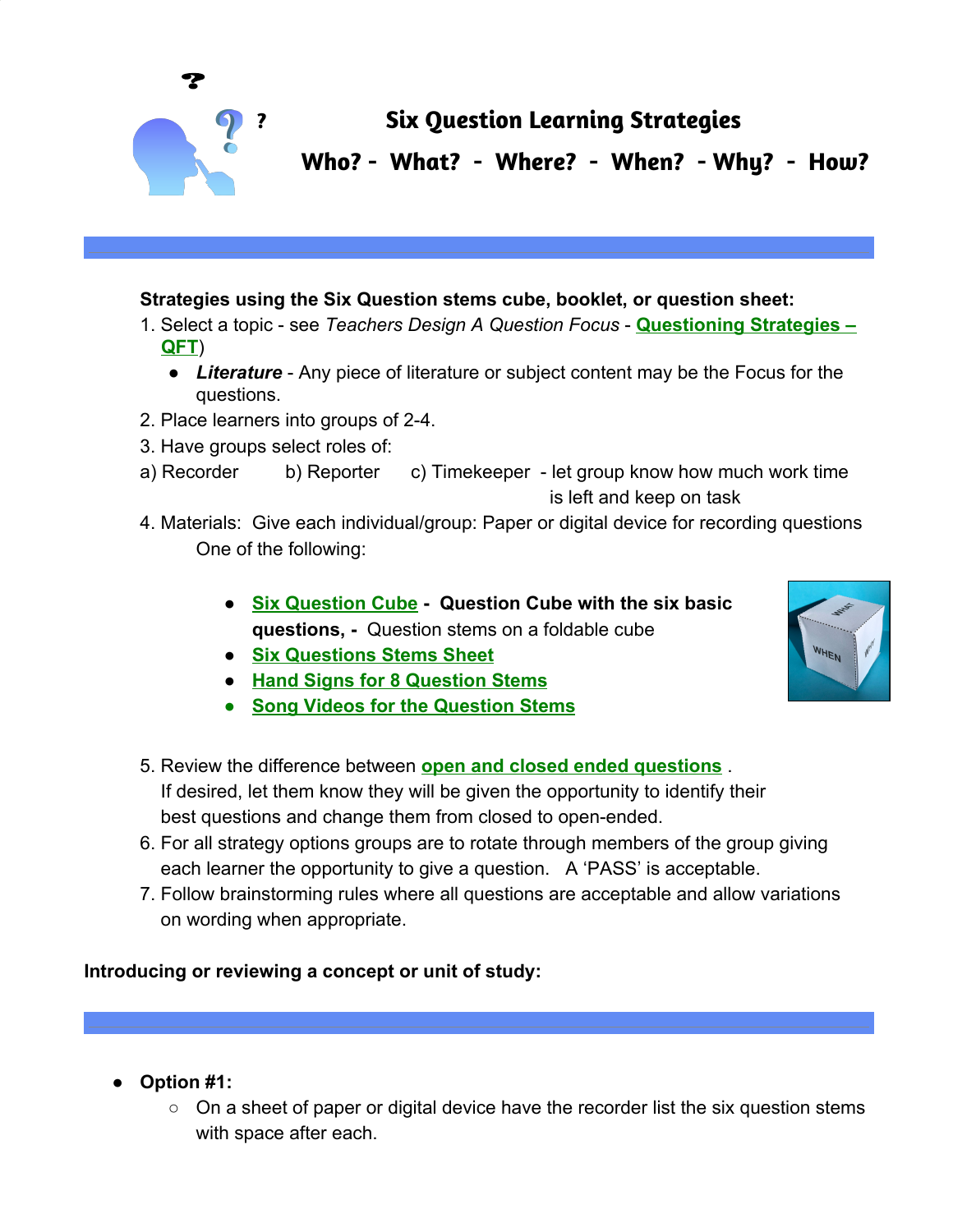- Beginning with the one of the stems, go around the group with each learner offering a question using one of the question stems. When there are 4-6 questions in that category, the group is to move to the next question stem until all six have at least 4 questions.
- $\circ$  Have them evaluate their questions and select the best 2-3 in each category.
	- Try to make this process as neutral as possible, give each member the opportunity to express their opinion along with a supporting reason "WHY?"
	- Extension: Have the group change any closed questions to open-ended.
- Have each group share their best questions and then post them in an easyto-view place to reference during the unit study

## **● Option #2:**

- Assign each group one of the six question stems.
- Instruct the recorder to write down the assigned question stem as the heading on paper or digital device and record the brainstormed questions.
- Give a specified period of time and instruct learners to go around the group and brainstorm as many questions as they can for their assigned question stem.
- Extension: Have them evaluate their questions as to open or closed ended and, change one or more from closed to open-ended.
- Have the group select the best 2-4 questions for their assigned stem.
- Have each reporter share with the group and then post the questions in an easyto-view place to reference during the unit study.

## **● Option #3:**

- $\circ$  Post 6 large sheets of paper around the room with one of the questions stems written at the top of each.
- Divide the learners into 6 groups and assign each group to begin at one of the question stem. Give them a specified period of time to write down their question suggestions on the posted sheet. At the teacher's signal have them rotate to the next sheet until all six have been covered.
- After the last rotation have the group at each sheet evaluate the questions as to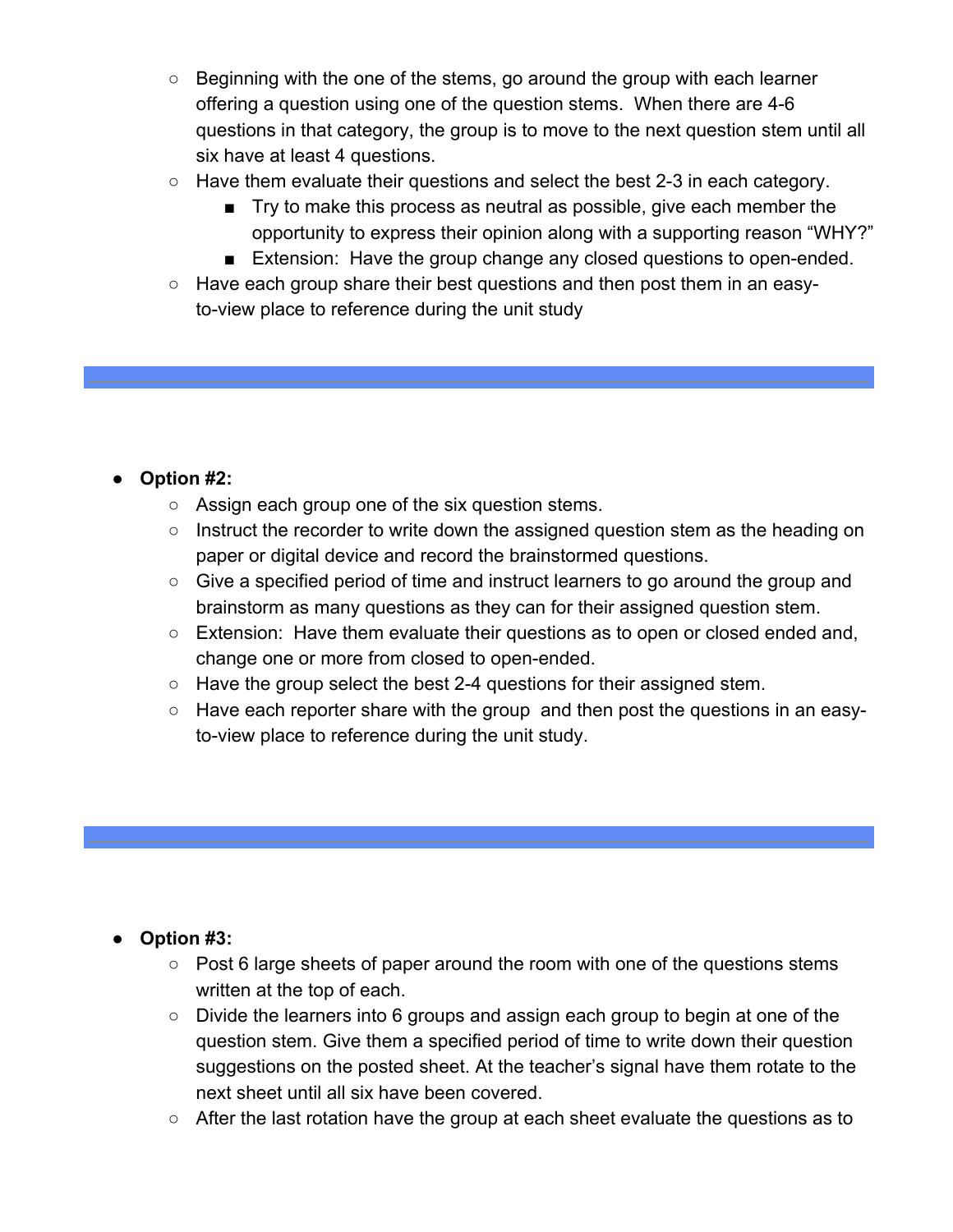whether they are open or closed and change a specific number to open-ended. Have the group's reporter share their top 2-3 with the whole group. Keep sheets posted or accessible for use during unit study.

## **● Option #4: Using the question stem cube**

(Ideal for each learner to have a stem list to reference. If each has a cube, it **must** be left on the table until it's their turn.)

- Give each group a question cube and the topic. The reporter will need paper or digital device to record group's questions. Specify a work time, i.e. 8-10 minutes. Allow more time if groups are working productively.
- Time keeper Give a half time and 2 minute time notice to let groups adjust work effort.
- After assigning roles, give the following instructions:
	- The person to the left of the Recorder will begin the round with the cube.
	- Toss it 'gently' in the air (demonstrate to clarify expectation). Beginning with the person to the left of the one with the cube, each learner will offer one question beginning with the word or one of the questions stems. If someone can't think of a question, say, "PASS". Other level appropriate questions stems are allowed. (Might be able to access on their digital devices)
	- The recorder will write down all questions on paper or digital device under that question category.
	- After once around, pass the cube to the left and follow the previous instructions.
	- If the same question side comes up more than twice, the cube may be tossed again until all 6 sides have been used.
- Extension: After the last rotation have the group evaluate the questions as to whether they are closed or open-ended and change a specific number to open-ended.
- $\circ$  Have the group's reporter share their top 2-3 with the whole group and then post the questions in an easy- to-view place to reference during the unit study.
- This also lends itself to using as the **[Fish Bowl Strategy](http://www.greatexpectations.org/Websites/greatexpectations/images/pdf/lp/problem%20solving/Fish%20Bowl%20Introduction.pdf)** to accumulate student created questions.